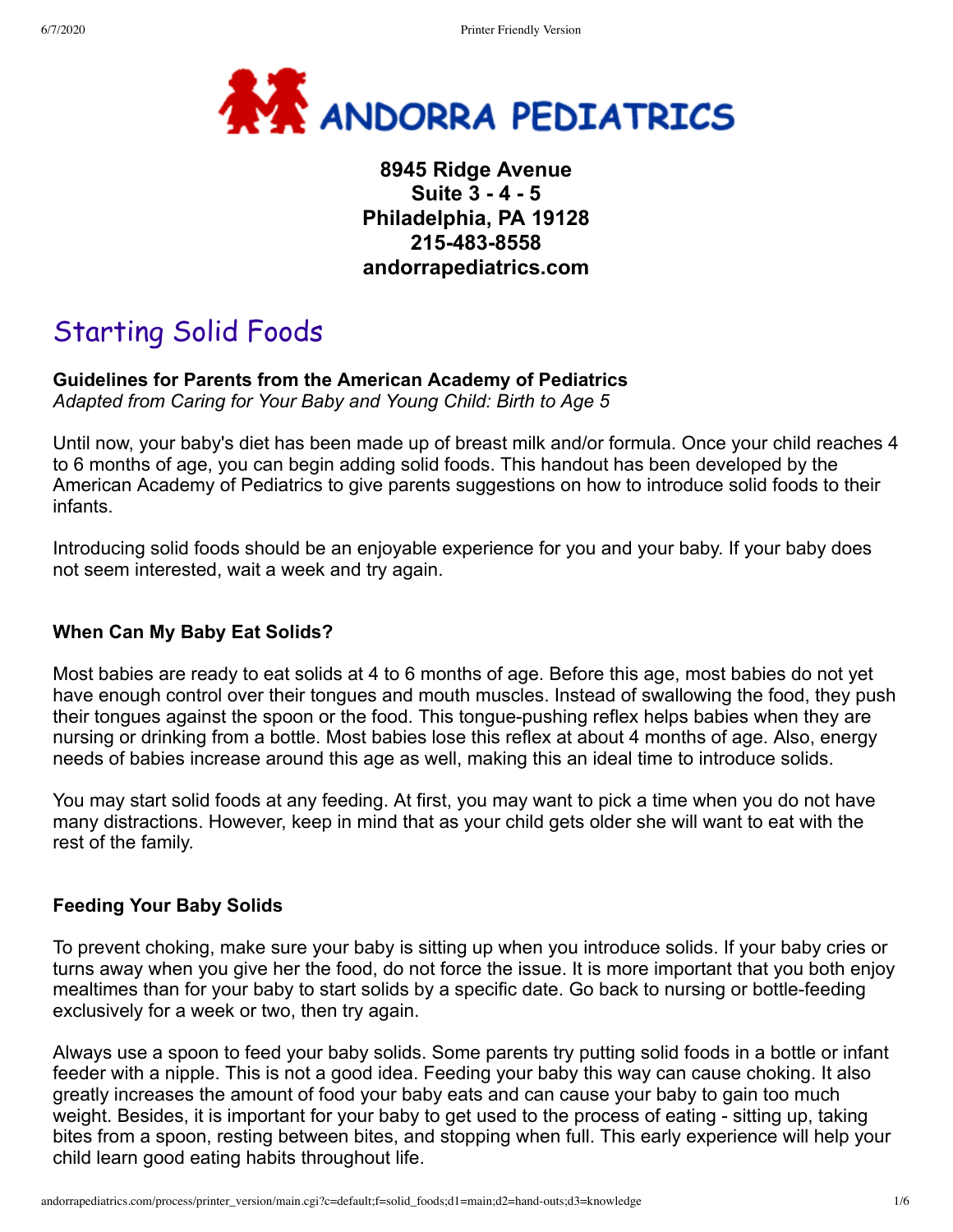Start with half a spoonful or less and talk your baby through the process ("Mmm, see how good this is!"). Your baby may not know what to do the first time or two. She may look confused or insulted, wrinkle her nose, roll the food around her mouth, or reject it all together. This is a normal reaction, especially since her feedings have been so different up to this point.

One way to make eating solids for the first time easier is to give your baby a little milk first, then switch to very small half-spoonfuls of food, and finally finish off with more milk. This will prevent your baby from getting frustrated when she is very hungry.

No matter what you do, do not be surprised if most of the first few solid-food feedings wind up on your baby's face, hands, and bib. Increase the amount of food gradually, with just a teaspoonful or two to start. This allows your baby time to learn how to swallow solids.

#### **What Kinds Of Foods Should My Baby Eat?**

For most babies the first solid foods (cereals) can be offered in this order:

- · rice cereal
- · oatmeal cereal
- · barley cereal

Some babies do not like rice cereal. In this case, you can skip to oatmeal or barley cereal.

It is a good idea to give your child wheat and mixed cereals last, since they may cause allergic reactions in very young babies.

You can use premixed baby cereals in a jar or dry cereals to which you add formula or breast milk. The premixed foods may be easier to use, but the dry ones allow you to control the thickness of the cereal to suit your baby. Whichever type of cereal you choose, make sure that it is made for babies. Only baby foods contain the extra nutrients your child needs at this age.

Once your baby learns to eat cereal, gradually offer him foods from the following food groups. New foods can be offered in any order, depending on your child's likes and dislikes.

- · fruit
- · meat
- · strained vegetables

Offer your baby one new food at a time, and wait at least 1 to 3 days before starting another. After each new food, watch for any allergic reactions such as diarrhea, rash, or vomiting. If any of these occur, stop using the new food and talk with your pediatrician.

You can offer a new fruit one day and 1-3 days later, you can offer a new vegetable. A new meat can then be offered 1-3 days after the new vegetable. You can continue to give your child a mix of the foods that were tolerated as you continue to add new foods.

Within 2 or 3 months of starting solid foods (around 9 months), your baby's daily diet should include the following foods given over three meals:

- · breast milk or formula
- · cereal
- · vegetables
- · meats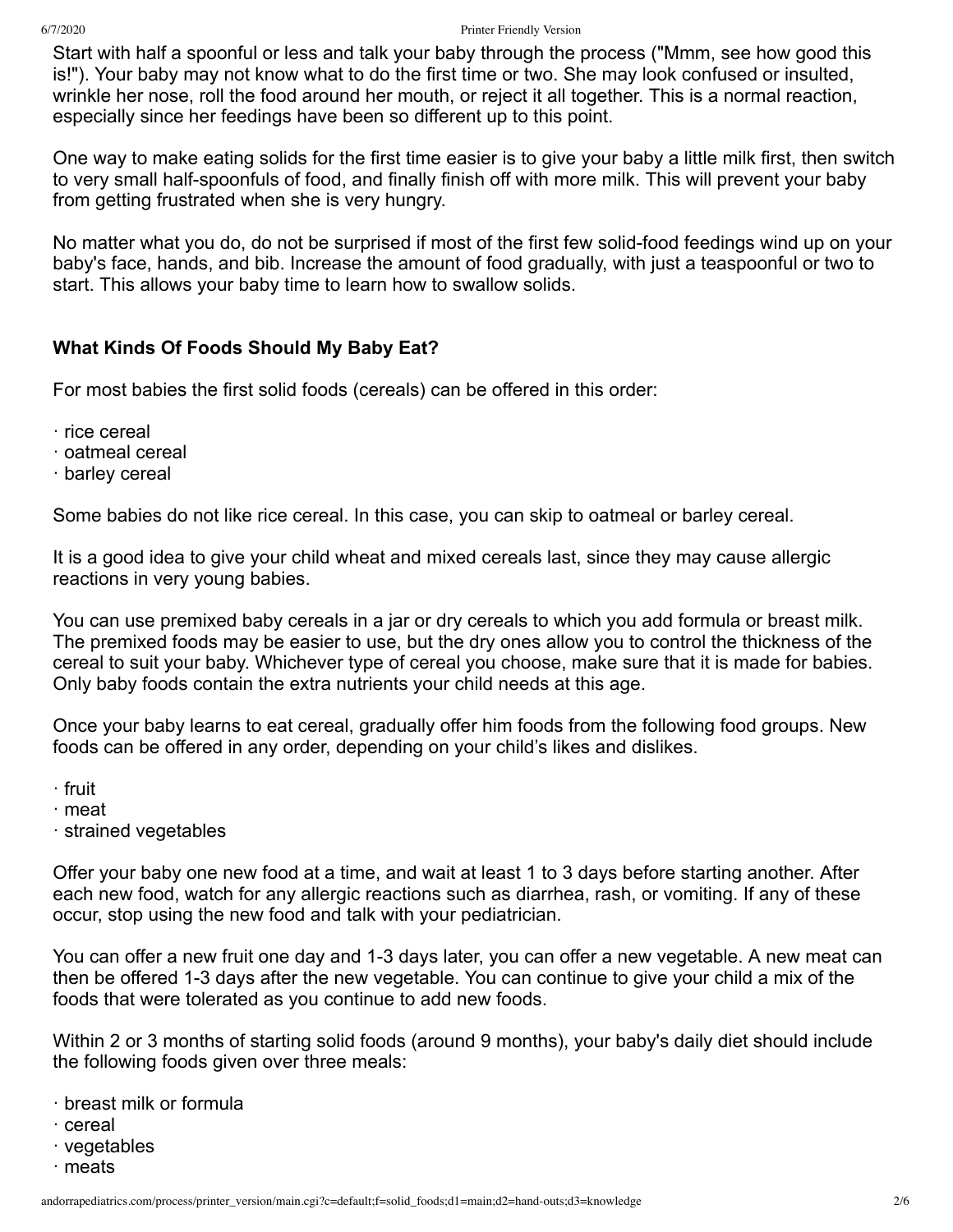· fruits

Give your baby eggs last, because they occasionally cause allergic reactions. Also, to avoid getting your baby too used to this high-cholesterol food, eggs should be fed not more than three times per week.

#### **Finger Foods**

Once your baby sits up, you can give her finer foods to help her learn to feed herself. To avoid choking, make sure anything you give your child is soft, easy to swallow, and cut into small pieces. Some examples include well-cooked and cut-up squash, peas, potatoes, and small pieces of wafertype cookies or crackers. Do not give your baby any food that requires chewing at this age.

At each of your child's daily meals, she may be eating about 4 ounces, or the amount in one small jar of strained baby food. (Do not give your child adult-type foods because they often have added salt and preservatives.)

If you want to give your baby fresh food, use a blender or food processor, or just mash softer foods with a fork. All fresh foods should be well cooked, soft, with no added salt or seasoning. Though you can feed your baby raw bananas (mashed), all other fruits and vegetables should be cooked until they are soft.

Refrigerate any food you do not use and look for any signs of spoilage before giving it to your baby. Fresh foods are not bacteria-free, so they will spoil more quickly than food from a can or jar.

#### **Warning: Do Not Home Prepare These Foods**

Beets, turnips, carrots, spinach, and collard greens. In some parts of the country, these vegetables have large amounts of nitrates, a chemical that can cause an unusual type of anemia (low blood count) in young infants. Baby food companies are aware of this problem and screen the produce they buy for nitrates.

They also avoid buying these vegetables in parts of the country where nitrates have been found. Since you cannot test for this chemical yourself, it is safer to use commercially prepared forms of these foods, especially while your child is an infant. If you choose to prepare them at home anyway, serve them fresh and do not store them. Storage of these foods may actually increase the amount of nitrates in them.

#### **What Can I Expect After My Baby Starts Solids?**

When your child starts eating solid foods, his stools will become more solid and variable in color. Due to the added sugars and fats, they will have a much stronger odor too. Peas and other green vegetables may turn the stool a deep-green color; beets may make it red. (Beets sometimes make urine red as well.)

If your child's meals are not strained, his stools may contain undigested pieces of food, especially hulls of peas or corn, and the skin of tomatoes or other vegetables. All of this is normal. Your child's digestive system is still immature and needs time before it can fully process these new foods.

If the stools are extremely loose, watery, or full of mucus, however, it may mean the digestive tract is irritated. In this case, reduce the amount of solids and let him build a tolerance for them a little more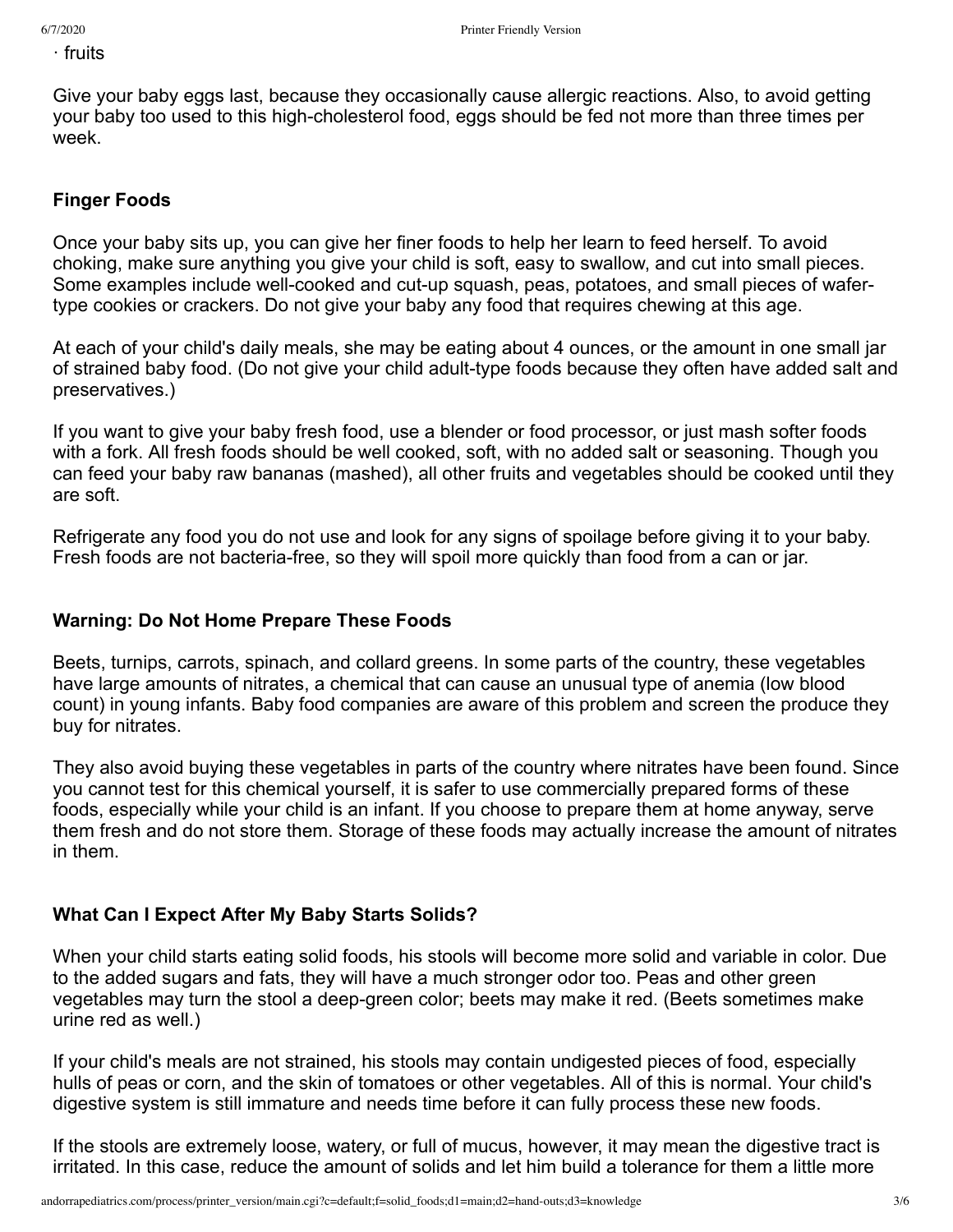slowly.

#### **Should I Give My Baby Juice?**

Your baby can start drinking juice at this time. However, many young babies are sensitive to orange juice, so hold off giving your child orange juice or any citrus fruits until about the sixth month. Fruit juices or large amounts of fruits can cause diaper rash, diarrhea, or excessive weight gain. If this happens, you may want to decrease the fruit and/or juice intake for a while.

Juices contain sugar, water and some vitamins and provide fewer calories than breast milk or formula. Too much juice will cut down on your child's milk intake and solid food feedings. This can result in a decreased weight gain. Extra water and juice are not necessary if your child is receiving adequate milk and solid foods. Limit your child to less than 8-10 ounces of juice or water.

After your child's first birthday, formula can be stopped and whole milk can be offered. 24 ounces of whole milk will provide your child with extra protein and approximately 75% of the daily calcium needs. Children who refuse to drink milk or eat enough foods high in calcium, can drink the new orange juice that is fortified with calcium. Each 8 ounces provides 300 mg of calcium (same as milk).

#### **Junior Foods**

When your child reaches about 8 months of age, you may want to introduce "junior" foods. These are slightly coarser than strained foods and are packaged in larger jars -usually 6 to 8 ounces. They require more chewing than baby foods. You can also expand your baby's diet to include soft foods such as pudding, mashed potatoes, yogurt, and gelatin.

As always, introduce one food at a time, then wait 1 to 2 days before trying something else to be sure your child does not develop an allergic reaction.

As your baby's ability to use his hands improves, give him his own spoon and let him play with it at mealtimes. Once he has figured out how to hold the spoon, dip it in his food and let him try to feed himself. But do not expect much in the beginning, when more food is bound to go on the floor and highchair than into his mouth. A plastic cloth under his chair will help minimize some of the cleanup.

Be patient, and resist the temptation to take the spoon away from him. For a while you may want to alternate bites from his spoon with bites from a spoon that you hold. Your child may not be able to use a spoon on his own until after his first birthday. Until then, you may want to fill the spoon for your child but leave the actual feeding to him. This can help decrease the mess and waste.

Good finger foods for babies include:

- · crunchy toast
- · well-cooked pasta
- · small pieces of chicken
- · scrambled egg
- · cereals
- · chunks of banana

Offer a variety of flavors, shapes, colors, and textures, but always watch your child for choking in case he bites off a piece that is too big to swallow.

Because children often swallow without chewing, never offer children younger than age 4 the following foods: